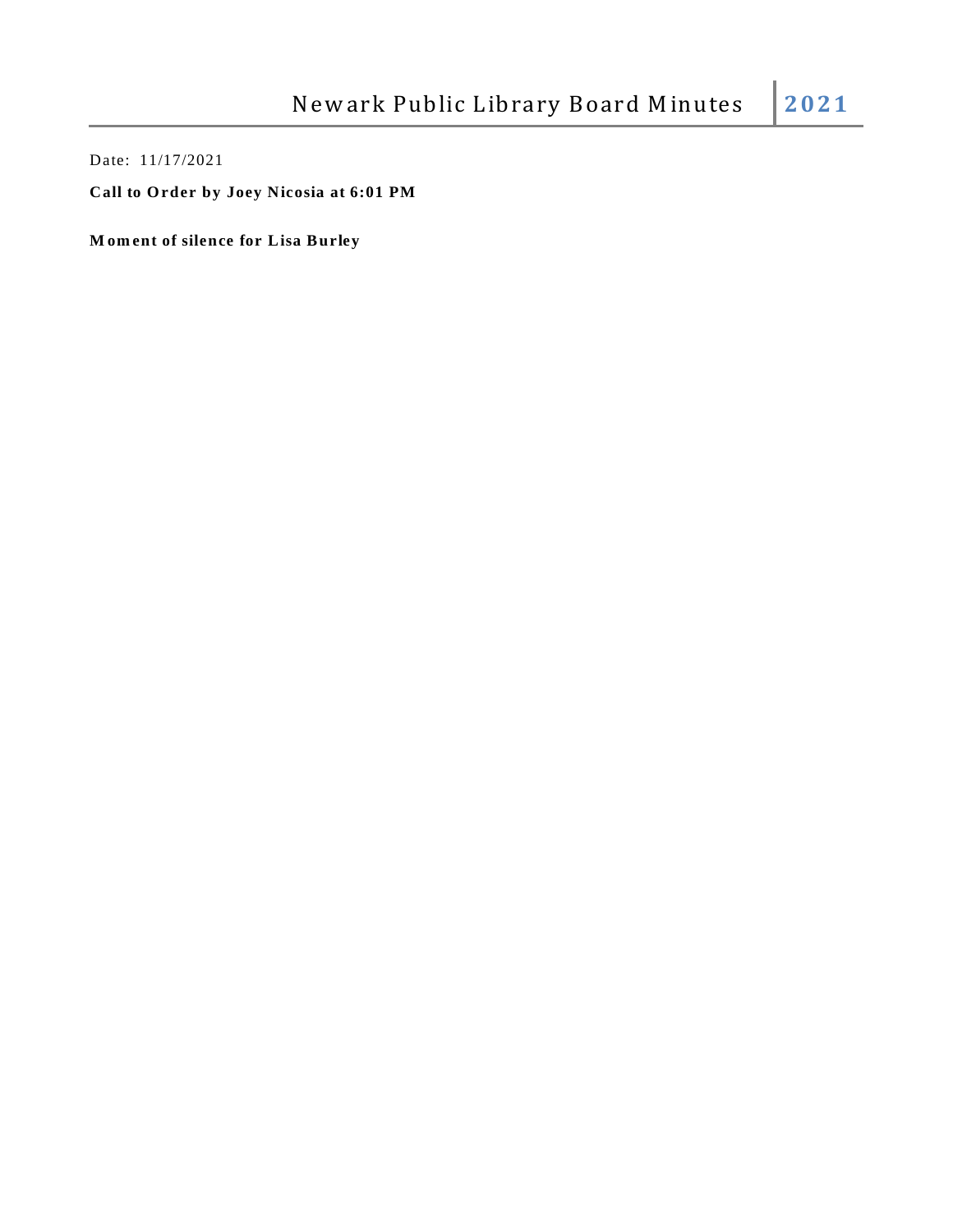### Present:

- Joey Nicosia
- Sue Oberdorf
- Allan Mallette
- Keeley Kuperus
- M elissa Correia
- Christine Mizro
- Kimberly Russell

### Absent:

Debora Barry

### **Public Com m ent:**

• No public comments.

# Secretary's Report: Review of minutes.

Motion to approve made by Chris Mizro and Sue Oberdorf 2<sup>nd</sup>, passed unanimously.

**Treasurer's Report:** Review of budget report.

- Acknowledged Lisa's passing and recognized her for all the support and over the years.
- Current balance is comprised largely of \$352K of funds matured in CDs. (it was decided not to re-invest in CDs due to lack of return ) and also \$315K in funds available/leftover from renovation that is also credited in the account
- Bottom-line, the NPL is sitting at approximately \$630K meanwhile payables amount to approxim ately \$55K per m onth. W ith what rem ains in the fiscal year, we are sitting in a favorable position financially.
- New government series i-bond with 3% return may be a viable option for investment
- Joey raised the idea that we should consider having two signatures required on large checks, say above \$10K. Allan and Joey are currently signatories. M elissa will find out m ore inform ation.

Motion to approve abstract made by Keeley Kuperus, Chris Mizro 2<sup>nd</sup>, passed unanimously.

Motion to approve budget report made by Sue Oberdorf, Keeley Kuperus 2<sup>nd</sup>, passed unanimously.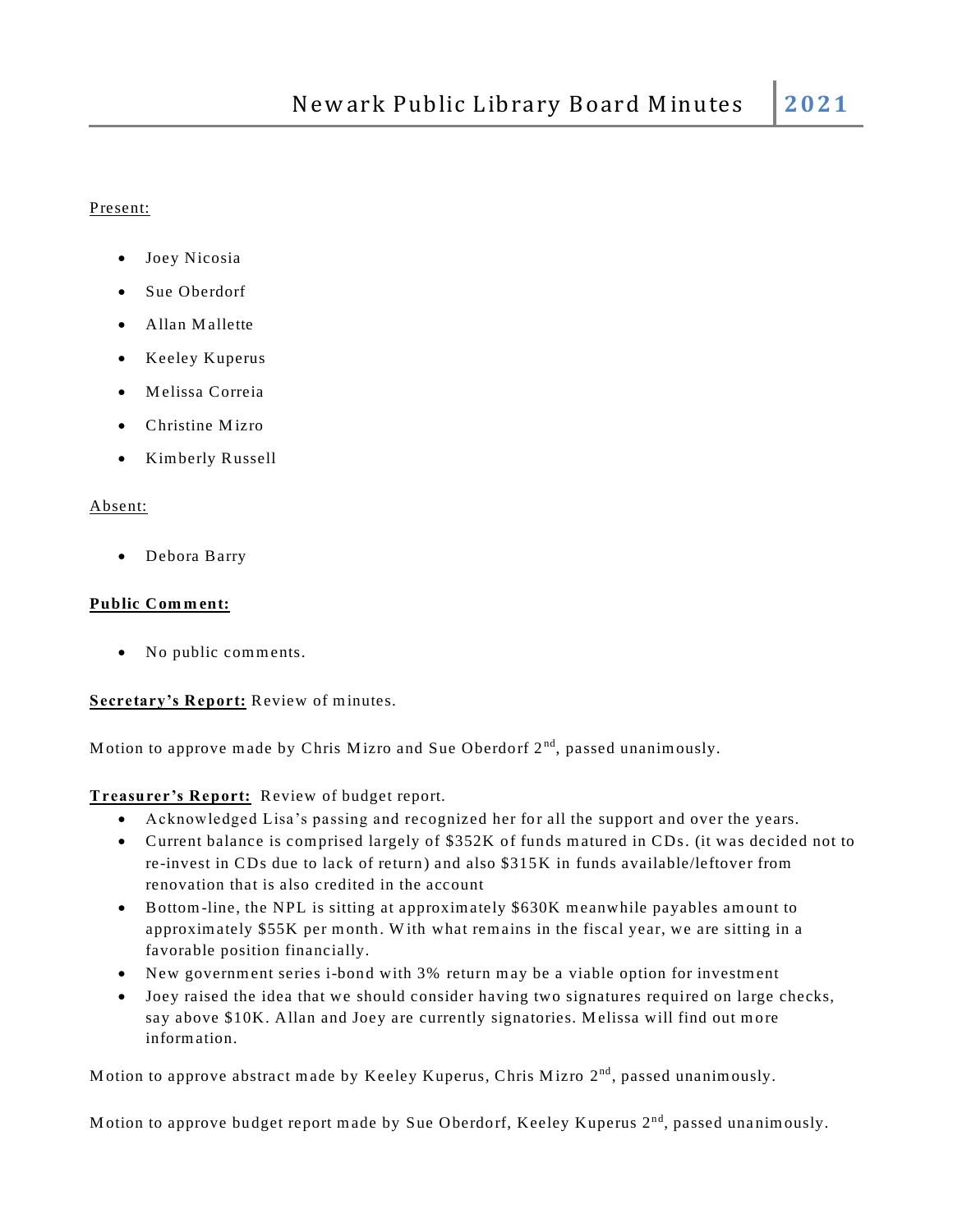# **Director's Report:**

- Tutors, story tim es, health care navigator picking back up.
- W ith a staff m em ber out for 3 weeks due to illness, the staff was stretched a bit recently.
- Lloyd Engineering putting in HVAC system, new boilers, copper pipes for radiators. Practically here every day. Air handlers were not replaced which is causing some issues with the boiler effectiveness.
	- o W ill wait to see if there is a reasonable solution, otherwise it is possible the air handlers will need to be replaced.
	- o Discussion of therm ostats and how accessible they will be to the public. Sm art therm ostats m ight be a good alternative to allow for rem ote lock s. The board had no objection to funding these sm art therm ostats.
- Friends of the Library Auction is open now, w hich replaces the luncheons.

# **Com m ittee Reports:**

• No committee updates

# **O ld Business:**

• No old business

# **New Business:**

- Board vacancy/secretary
	- o Keeley Kuperus volunteers to fill the role of secretary
	- o Vacancy open. W ould be appointed now, and then will need to run for the position in next election.
- Meeting Room Policy Amendment
	- Board fully supports the amendment and Chris suggested that this is added to the community room user agreement. Also suggest adding the description of proper use to the online scheduling site and post in the room itself. The library staff should also do a room walk-through before and after community use.
	- $\circ$  Motion to approve Amendment made by Sue Oberdorf, Kimberely Russell 2<sup>nd</sup>, passed unanim ously.
- Estim ate from Budget Blinds
	- $\circ$  M ini blinds are recommended in the Renner Room for privacy in the glass paneled room. The blinds would only cover the middle panel and the current estimate is \$1400.
	- $\circ$  Motion to approve budget made by Chris Mizro and Sue Oberdorf  $2^{nd}$ , passed unanim ously.
- 2022-2023 holidays